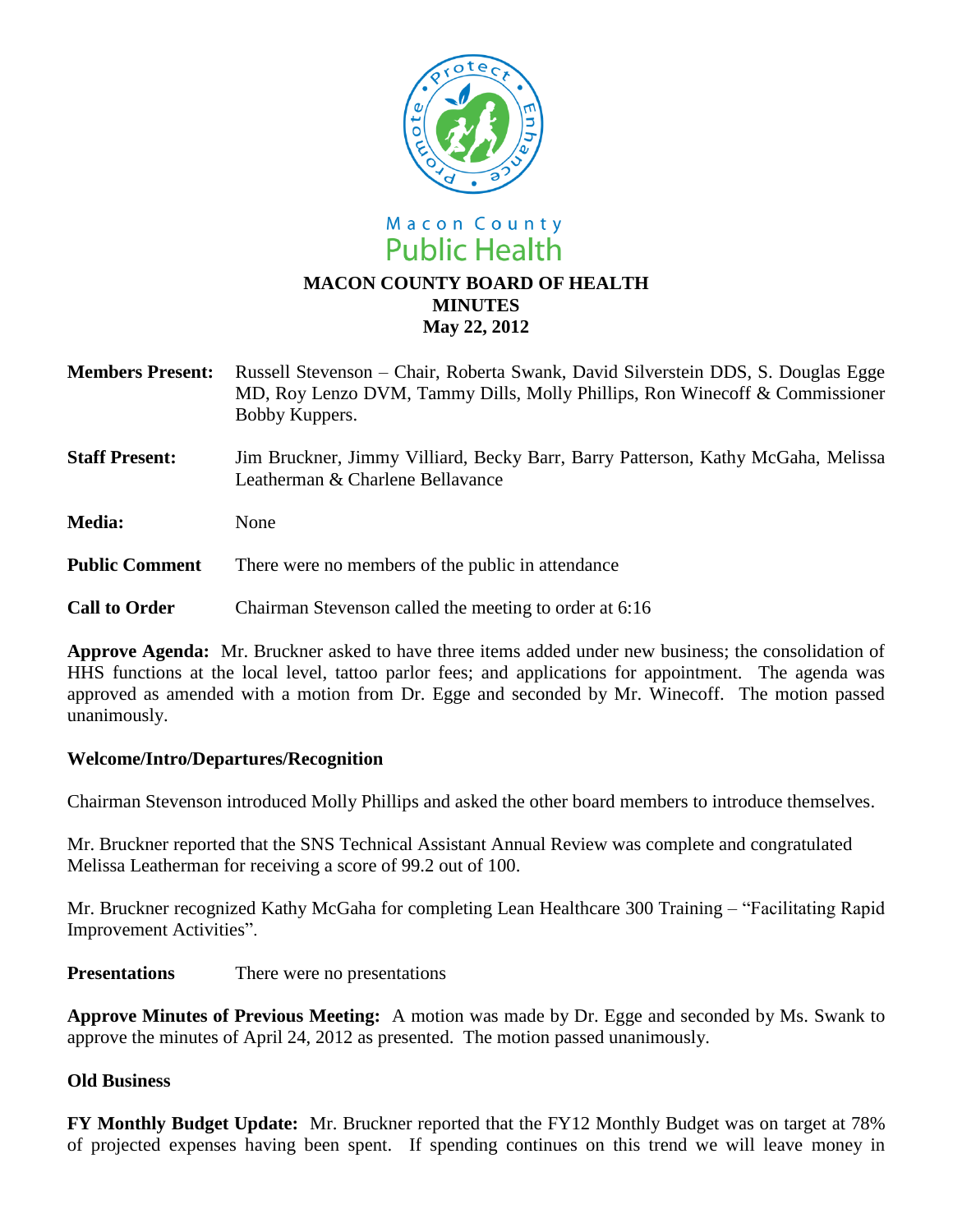expenditures. We will finish about 14-15% under projected expenses. Including the May revenues the YTD revenues are only at 1.1 million earned to date. \$608,000 has not been collected yet.

**WIC Program:** Ms. Barr reiterated the information from last month's report by Tiffany Pangle stating that WIC had been facing a budget cut due to the fact that they have not met the state required 97% caseload numbers. The reason the numbers were down was due to the loss of a WIC nutritionist in 2011. The program had trouble finding a replacement. The state has given them a chance to rebuild the caseload numbers and they met the caseload requirement for the month of March. Ms. Barr reported that we received a letter from the state letting us know that they have reinstated full funding and after the month of April the program is at 99.6% of the caseload requirement. Tiffany Pangle, the supervisor of WIC has also received an application for a qualified Nutritionist to fill the vacant position.

**FY13 Department Budget Update**: Mr. Bruckner reported that Jack Horton, the county manager, has presented his budget to the county commissioners and they have cut some items from the proposed Health Department budget, but left the carpet in the budget at a reduced amount. The health department had given the county three options to consider relative to the cuts. The options were; 1. Replace 3 vehicles and most of the carpet an increase in county funds of \$63,699, 2. Replace vehicles but not carpet an increase in county fund of \$25,699, and 3. Do neither the carpet of vehicles reducing county funds by \$58,300. The difference of the reduction between health department and county manager is an additional \$11,000. Commissioner Kuppers spoke with Jack Horton regarding some of the budget cuts that the county office made. He felt that Mr. Horton heard his argument and will take into consideration the items Mr. Bruckner was concerned about. There was definitely a consensus that the child dental health position needed to be fought for and the current vehicles need to be put in shape to be dependable or they need to be replaced.

**Community Transformation Grant (CTG) Update:** Ms. Barr reported that they have hired a strategic planning facilitator and came up with a guideline for the process over three to five meetings. The first strategic planning meeting is scheduled for June  $6<sup>th</sup>$  to begin this process which is step one required by the state. The Leadership team will consist of three local health directors and the regional coordinator. The second meeting will consist of a collaborative of all eight health directors and health educators and local partners. Part two of the process will be staffing. They have scheduled interviews for the coordinator position. Ms. Barr and Mr. Bruckner have met with Jackson and Clay, Graham and Swain, Haywood and Transylvania to discuss the process for interviewing the coordinator position applicants. We hope to have the regional coordinator hired by the end of July. The postings for intervention leads will close at the end of the month. A part time finance person has been hired. We will also be contracting with a part time person for communications.

**Board of Health Appointments Update**: Mr. Bruckner reported that the two individuals, Molly Phillips and Stacy Shannon, who were nominated at the last board meeting, have been approved by the county commissioners. He also stated that the county has implemented a new application procedure for the appointment of new board members. The application will get filled out by the individual and submitted to the county commissioners for review. Ms. Phillips was the first member of the board to have to fill out the application. Commissioner Kuppers explained that this was a requirement for all future board appointments where the position is not a specific professional required by general statute.

## **New Business**

**FY13 Governors Budget:** Mr. Bruckner reported that this does not impact public health very much. It eliminates funding for the North Carolina Public Health Accreditation program, but does not eliminate the requirement for local public health department to be accredited (National accreditation will cost a health department approximately \$20,000); funding for local tobacco programs; an increase in funding to state public health lab; and, funds to restore the regional well program positions. We have heard nothing from the legislature about any cuts in the aid to county money.